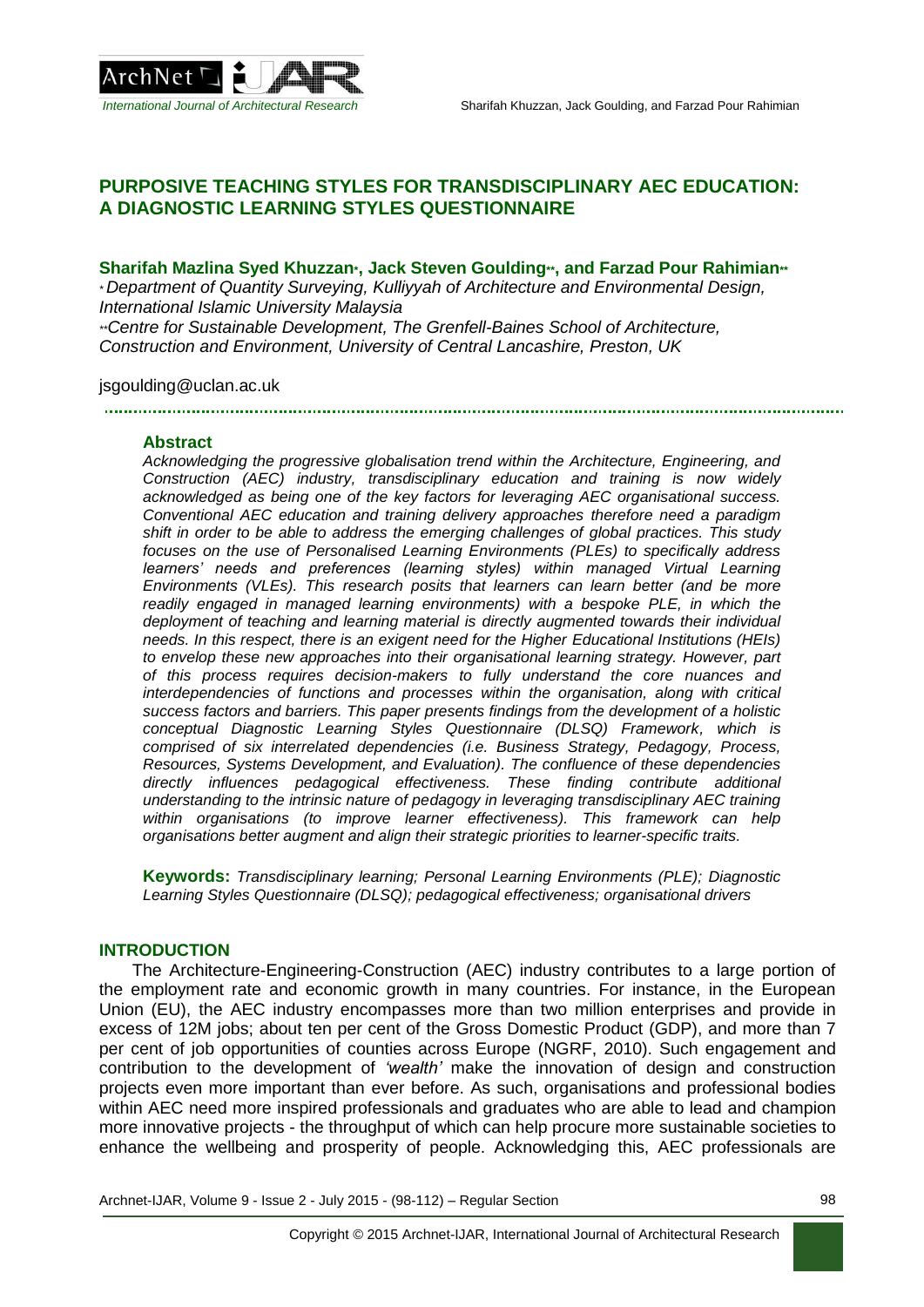

increasingly being asked to deliver products that require complex skill sets; and transdisciplinary education and training has been openly acknowledged as being one of the key factors that can be used to leverage AEC organisational success. This however requires a number of important factors to be considered, not least, the appreciation of skill set development, delivery content [and context], pedagogy, and transdisciplinary nature of stakeholders' needs.

From an instructional domain point of view (Kreber, 2004), noted a surfeit of approaches and abundance of teaching material for specific disciplines; but, noted that it was quite a challenging task when pedagogical aspects were included. This resonates with the concepts of delivering transdisciplinary teaching to people with different discipline knowledge and expectations (Fruchter, 2004). In other words, despite the availability of appropriate educational methodologies for individual disciplines within the AEC industry (and the corresponding broad range of skill sets required), it is often challenging to deliver these skills in a way that it is 'appreciated' by all learners, especially as they all tend to have different expectations and outcomes. The transdisciplinary Problem-, Project-, Product-, Process-, People-Based LearningTM (P5BL) approach (Fruchter & Lewis, 2003) has been proffered as an alternative technique to the traditional delivery of disciplinary education to AEC professionals. This universally validated method for transdisciplinary learning leverages learning from the lowest tiers of transdisciplinary teamwork understanding to the highest tiers. Where, Ibrahim *et al.* (2007) introduced four tiers of transdisciplinary teamwork understanding as follows:

- Island of knowledge: Learners acquire enough skills in their own discipline: however they have no idea about what is going on in the other disciplines;
- Awareness: They start to be aware about the goals and barriers within neighbouring disciplines;
- Appreciation: They form conceptual foundations to work with the other disciplines and are now interested in their procedures and workings - and know what questions to ask when they meet experts with different backgrounds;
- Understanding: They have now built up the conceptual knowledge to approach, discuss, negotiate and work with the expert form other fields – and are prepared to deliver their own deliverables before being tasked by the others - and are aware of the experts who can solve their problems – and are able to use a common professional language, which is understood by all members.

One of the major issues of transdisciplinary education in AEC industry is how to tailor teaching materials to the environment in such a way that it suits various learner styles. This challenge has been debated in academic discourse by a myriad of seminal authors, supporting the notion that learning environments matched to learners' learning styles can not only help improve learner motivation, but also enhance the learning process (e.g., Buch & Bartley, 2002; Karagiannidis & Sampson, 2004; O'Brien, 1989; Oxford & Ehrman, 1992). Personalised Learning Environments (PLEs) are particularly well suited for this, as they are able to match cognitive abilities and preferences to learner traits (Goulding & Khuzzan, 2014). For instance, from an organisational context, using Architecture as an exemplar, these leaner types are predominantly 'creative' and 'flexible' [as opposed to procedural-driven roles]. The challenge therefore, is to appreciate these nuances; and more importantly, incorporate these into a training environment that not only helps foster and improve learning performance *per se*, but also helps align this to organisational need (Goulding & Alshawi, 1999; Kumaraswamy, 1997; Naoum & Hackman, 1996). As such, the adaptation of "purposive" learning styles devices and methodologies is now considered vital for ensuring that learning delivery methods are consistent with the learning styles (Goulding & Khuzzan, 2014). In this respect, universities (as organisations) are looking to improve not only the learning experience and performance of learners *per se*, but also improve how teaching and learning is managed and delivered as part of their organisational strategy. This

Archnet-IJAR, Volume 9 - Issue 2 - July 2015 - (98-112) – Regular Section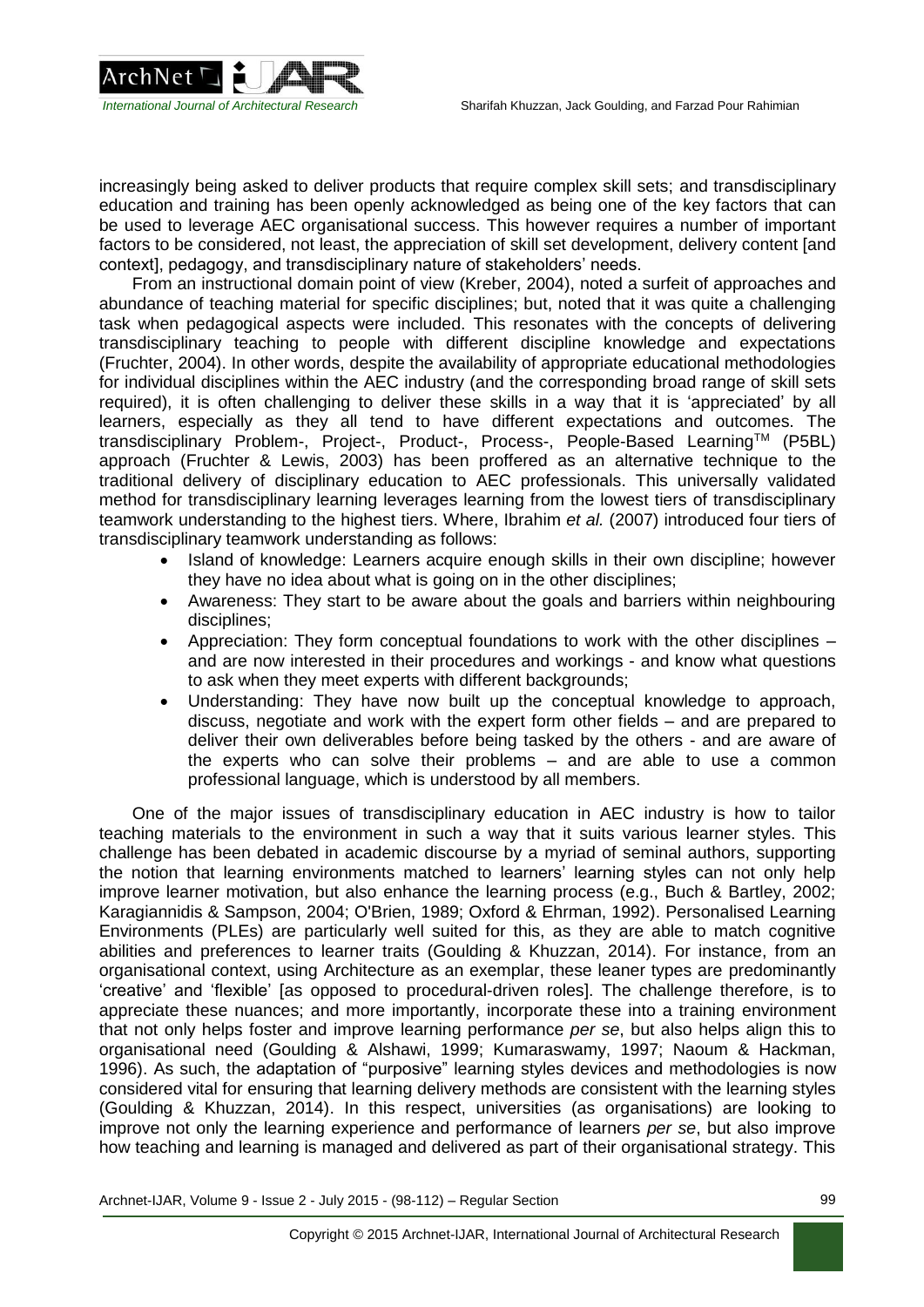

paper presents the core issues and drivers that have the potential to reap significant benefits for organisations engaged in learning delivery – especially, the process of tailoring material to learners with different multidisciplinary needs from the AEC sector.

In pursuance of this, a conceptual Diagnostic Learning Styles Questionnaire (DLSQ) framework was developed to help organisations support organisational resources more effectively. The principal raison d'être for this framework was to help key decision-makers diagnose learners' learning styles in order to better align the learning process with learners' needs, whilst maximising the deployment of teaching and learning resources. The development of the conceptual DLSQ Framework was divided into two stages. The conceptual DLSQ Framework (Stage-I) involved the development of a Diagnostic Questionnaire (DQ) as the core of the conceptual DLSQ Framework, the work of which placed learners as the main unit of analysis using a quantitative approach for data collection and analysis (Khuzzan & Goulding, 2008). The conceptual DLSQ Framework (Stage-II) used the development of the DQ [from the conceptual DLSQ (Stage-I)] as a vehicle to embed the learners' learning requirements within a business setting.

This paper focuses explicitly on findings from Stage-II of this work – the development of the conceptual DLSQ Framework. From this, six interrelated dependencies (Business Strategy; Pedagogy; Process; Resources; Systems Development; Evaluation) are presented for discussion, as these are seen as the main organisational drivers to support Business/Systems Development theories (which are both needed to govern the DQ).

### **LITERATURE REVIEW**

#### **Learning dynamics and business performance**

Knowledge has often been accepted as a shared collection of principles, facts, and rules; which, when appropriately marshalled, can be considered 'knowledge assets' [core competences, technology, processes, procedures etc.] in order to achieve competitive advantage. However, the process of achieving competitive advantage is much more than aligning knowledge assets to business issues, as more often than not, it requires the careful holistic engagement of organisational learning *per se* (Dodgson, 1993; Huber, 1991).This is an important factor in developing a learning organisation. The importance of aligning cognitive science with technological solutions is also increasingly providing new insight and understanding into learning, especially the ways learners develop skills. For example, PLE's are now able to reflect the needs, cognitive styles and specific needs of learners, using cutting-edge technological interfaces, e.g. adaptable VLE's (Pour Rahimian *et al.*, 2014). Moreover, from an organisational perspective, it is also important to be able to measure and assess learning styles, as skills are important for meeting organisational goals. This is particularly important, as the incorporation of learning styles can also help improve learning performance, work performance, and overall productivity (Kumaraswamy, 1997).

From a business perspective, organisations are increasingly looking to improve their overall competitiveness through strategic positioning using 'traditional' economic theories of competition (Porter, 1985). Strategic positioning also needs to consider direction of travel (Morgan, 1990), the routes of which tend to be aligned to well-defined decision patterns (Walsham & Waema, 1994). Acknowledging these issues, invariably, this means that organisations have to adapt through a process known as change (or change management). The real challenge however, is not the change process per se, but the need to organise and align corporate assets (organisational systems, procedures, resources and skills), to business opportunities (Porter, 1985). Given that organisational skills are a fundamental part of leveraging business strategy (Sleezer, 1993), it is therefore important to consider how these [skills] are developed and managed within an organisational setting.

Archnet-IJAR, Volume 9 - Issue 2 - July 2015 - (98-112) – Regular Section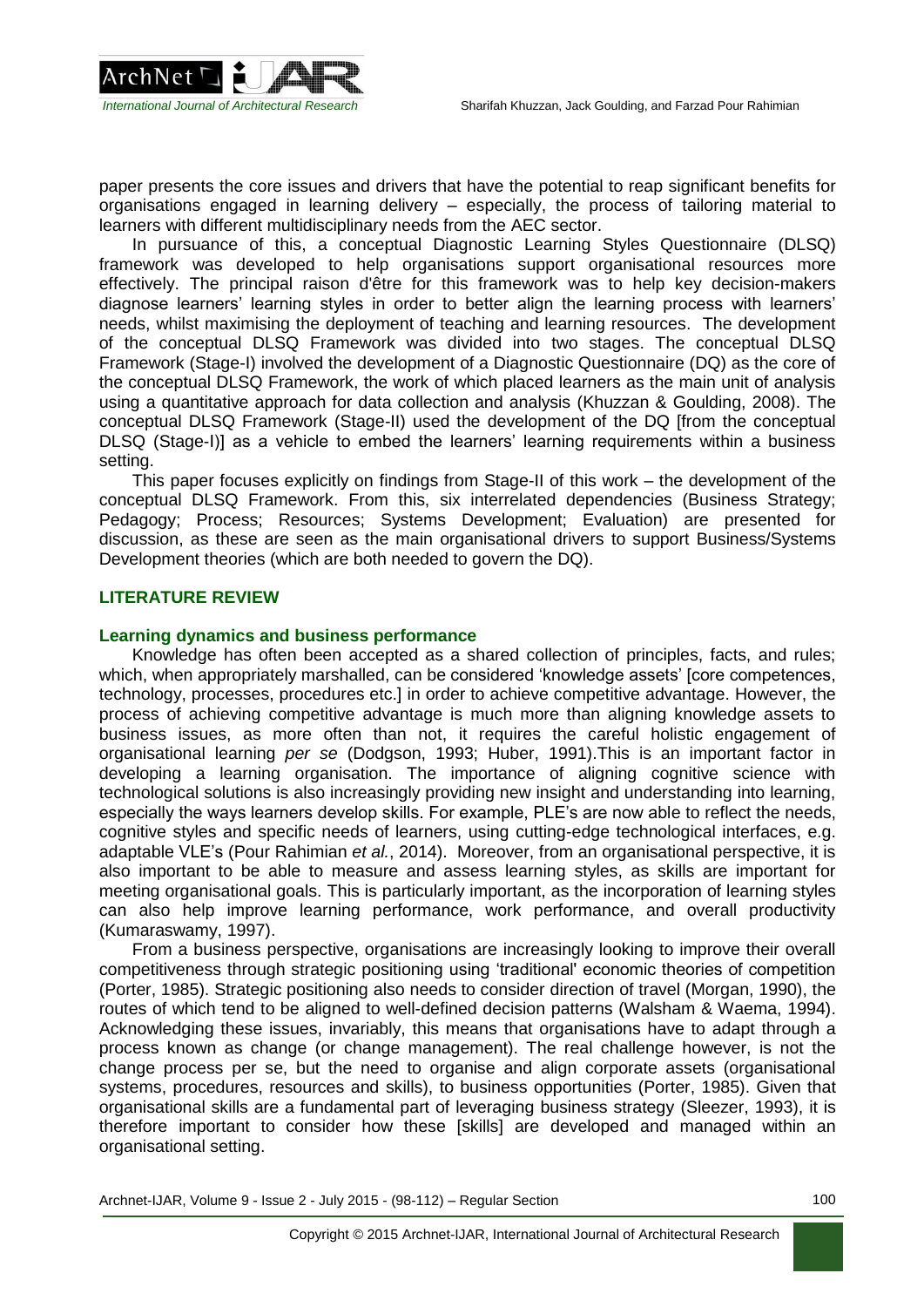

# **Education and training within AEC**

It is globally acknowledged that a well-trained and educated workforce can provide greater productivity and flexibility, especially in fluctuating markets where agility is needed (Clare & Johnston, 1993; Hopp & OYEN, 2004; Tishman *et al.*, 2012). Education and training can procure beneficial consequences with the adoption and adaptation of new technologies (Chapman & Tan, 1992). In this respect, education and training can be seen as a management tool and instrument for addressing knowledge and skills deficiencies in order to adapt learners' qualifications to job requirements (Van der Krogt & Warmerdam, 1997). Therefore, if successfully managed, knowledge and skills gained by learners (i.e. employees) can link to increases in productivity, business performance, and overall efficiency. Acknowledging this, education and training should be integrated with the long-term needs of the organisation (Cato & Gordon, 2009); as it can formally act as a conduit for linking organisational strategies and goals (Sleezer, 1993).

For example, within an organisational setting, learning is seen as a purposive quest to retain and improve competitiveness, productivity, and innovativeness – particularly useful in uncertain technological and market circumstances (Dodgson, 1993). Providing education and training for learners is therefore viewed as one of the most important aspects to be considered (Nel, 2011). On this theme, research has attempted to correlate the success of individual organisations with their education and training policies - as this is intrinsically liked to organisational success (Keep and Mayhew (1988). Moreover, education and training is an important factor that can be seen to help facilitate an organisation's expansion; whilst also developing its potential to enhance overall profitability (Cosh *et al.*, 1998).

In summary therefore, knowledge and skills gained by learners (i.e. employees) have a proven link with productivity gains and business performance improvement - the supposition of which argues that education and training should be integrated with the long-term needs of the organisation (Kumaraswamy, 1997). Given this, tailored forms of education and training (Connor & Shaw, 2008) offers significant promise. At a more detailed granular level, this requires 'personalisation' [of learning styles], to better align education and training material to learners' needs. There is therefore, a need to understand the diverse range of learning styles available and the instruments of learning styles used.

### **Learning Styles**

There is now a significant paradigm shift from 'conventional' pedagogic approaches and methods of delivering training, towards more advanced approaches in order to address individual and occupational styles and needs (Zhang, 2008). Spanier (2001) acknowledged the importance of being more learner-centred, noting that learning experiences should no longer be confined to the physical limitations of classrooms - embracing hybrid courses and digital technologies to support student-centred pedagogy. However, whilst some have questioned the usefulness of learning styles (Delahaye & Thompson, 1991), it is also important to acknowledge that this discourse is still unfolding. More fundamentally, it is generally accepted that there is an intrinsic need to understand how learners learn, and how learning styles' theories support the learning process. Where for example, Lindsay (1999) argued that if learners' learning styles were taken into consideration [in the design of learning environments], then learning performance and satisfaction would be significantly improved. Given this, the application of learning styles theories continues to offer benefits as a mechanism for determining the value of cognitive and learning styles in education and training practice (Evans & Sadler-Smith, 2006). Learning styles instruments and PLE's are also a fundamental part of this debate.

### **Personalised Learning Environments**

Learning styles and the way individual learning capabilities and characteristics can be nurtured by purposive learning systems and PLEs have started to become the focal point of many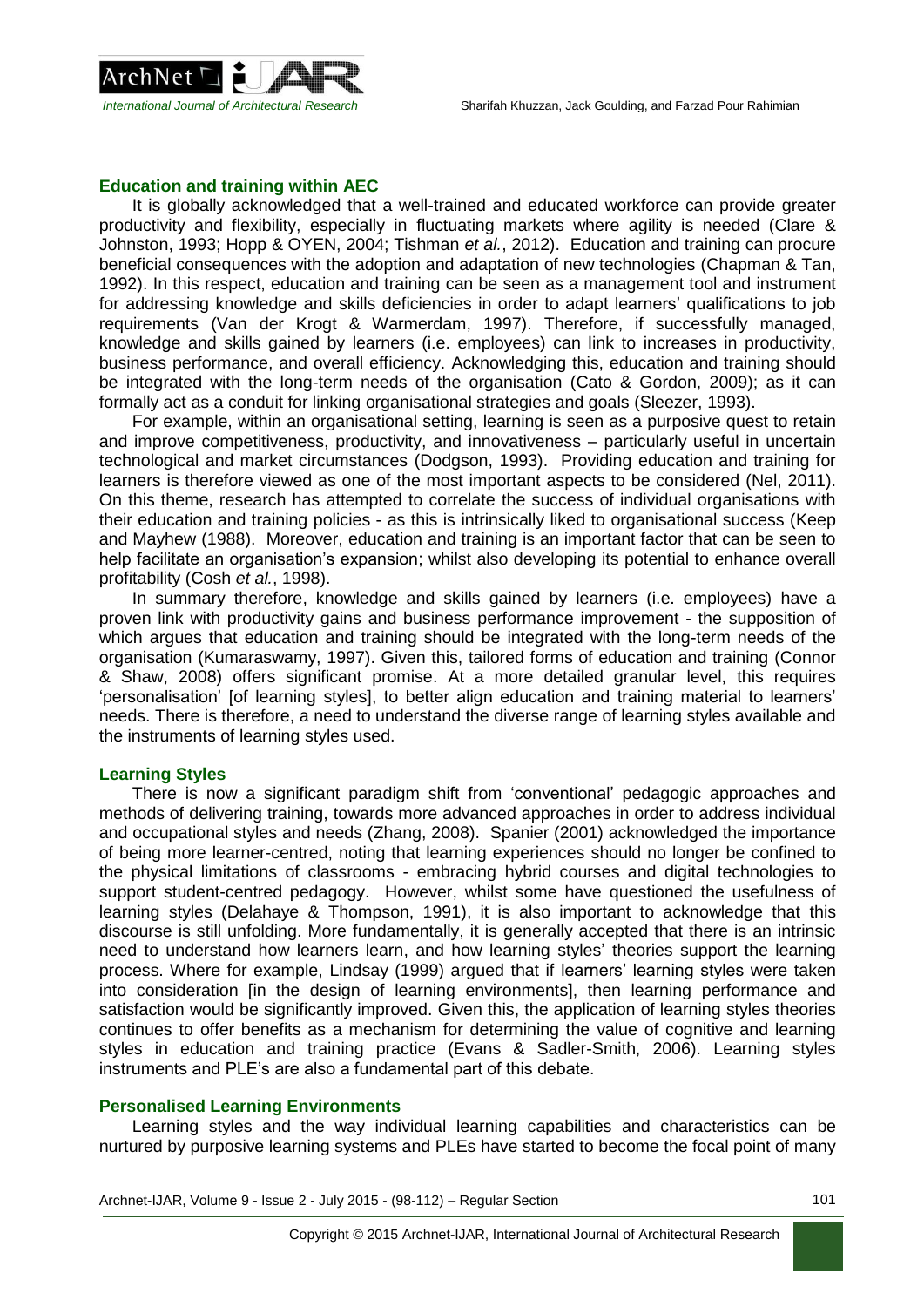

scholars (Karagiannidis & Sampson, 2002; Sampson *et al.*, 2010; Stash *et al.*, 2004; Wolf, 2002). In essence, the development of teaching and learning processes in accordance with individual learning styles and preferences has been advocated as a successful approach (Watson & Hardaker, 2005). The purposive learning concept indicates a paradigm shift in educational theory from the 'conventional' approach, to one which engages PLE's (Pahl, 2003; Sampson *et al.*, 2010). The goal of a PLE is to provide digital (and remotely distributable) educational content to suit learners' individual needs and preferences; which ideally, should also embrace learning styles (Goulding & Khuzzan, 2014).

The development of technology has now increased the demand for innovative approaches to deliver education and training. This has also been partly driven by a desire to design costeffective and high quality e-Learning environments to meet the needs of learners. For example, Pour Rahimian *et al.* (2014) noted the use of ICT as a means for improving education in the field of pedagogic research, e.g. automation of educational procedures, leveraging e-learning by creating digitally distributable learning materials, increased emphasis on instructional learning, supported by clearer and more tangible e-Learning objectives and standards. Given this, the correlation between pedagogy and technology seems to be a significant aspect of this discourse. Where, Arciszewski (2009) asserted that emerging international trends and increased global distribution of knowledge through the World-Wide-Web, social media etc., was revolutionising higher education – as this underpinned knowledge-based economies. That being said, a "onesized hat fits all" approach does not actually procure significant advantages. In fact, static or inflexible systems can actually often hinder the process. It is therefore advocated that individual learning styles and cognitive needs of the target students are fully embraced (Goulding & Khuzzan, 2014; Riding & Sadler‐Smith, 1997).

### **Architecture and Urban Research Education: An Overview and Critique**

The future of AEC education in general, and Architecture and Urban Design specifically, has been at the forefront of debate, particularly since the recent economic recession. Numerous studies have been conducted on the effectiveness of 'conventional' design studios within the architectural and urban design education. Similarly, the importance of instructors providing a strategy that is relevant to the style of each learner in design studio process has been asserted (Demirbas & Demirkan, 2007). However, the majority of these studies have not advocated a traditional style of teaching architecture; but more through alternative methodologies (Demirbaş, 2001). For instance, Salama (2008) in a study titled "Integrating Knowledge in Design Education" argued that a responsive architectural design pedagogy that gave credit to socio-cultural, and environmental needs could enable future architects to create more liveable environments. Similar studies also investigated the implementation of purposive learning styles to leverage greater learner performance.

With regards to the major shortcoming of the current educational systems within the AEC discipline - especially requirements such as: hands-on real-world experience, skills for supporting effective communication with stakeholders, collaboration with different project partners, and effective business management skills; the efficiency of the traditional design studios approach is questionable. This is more pronounced when taking into account the individual and discipline based learning needs and styles of each learner (which can not readily be addressed by the current form of studio deliver). These kinds of issues support the need for a PLE approach, as these issues can readily accommodate learners' individual and occupational needs and unique learning styles. Therefore, the learning process within architectural design studios is a fertile ground for adopting new approaches, as this is where AEC professionals have an opportunity to be encouraged, supported and inspired in order to enhance their overall creativity. Demirbaş (2001) noted the importance of learning style preferences in AEC education. For example, AEC as a profession is often delivered through myriad of discreet approaches within each phase of the

Archnet-IJAR, Volume 9 - Issue 2 - July 2015 - (98-112) – Regular Section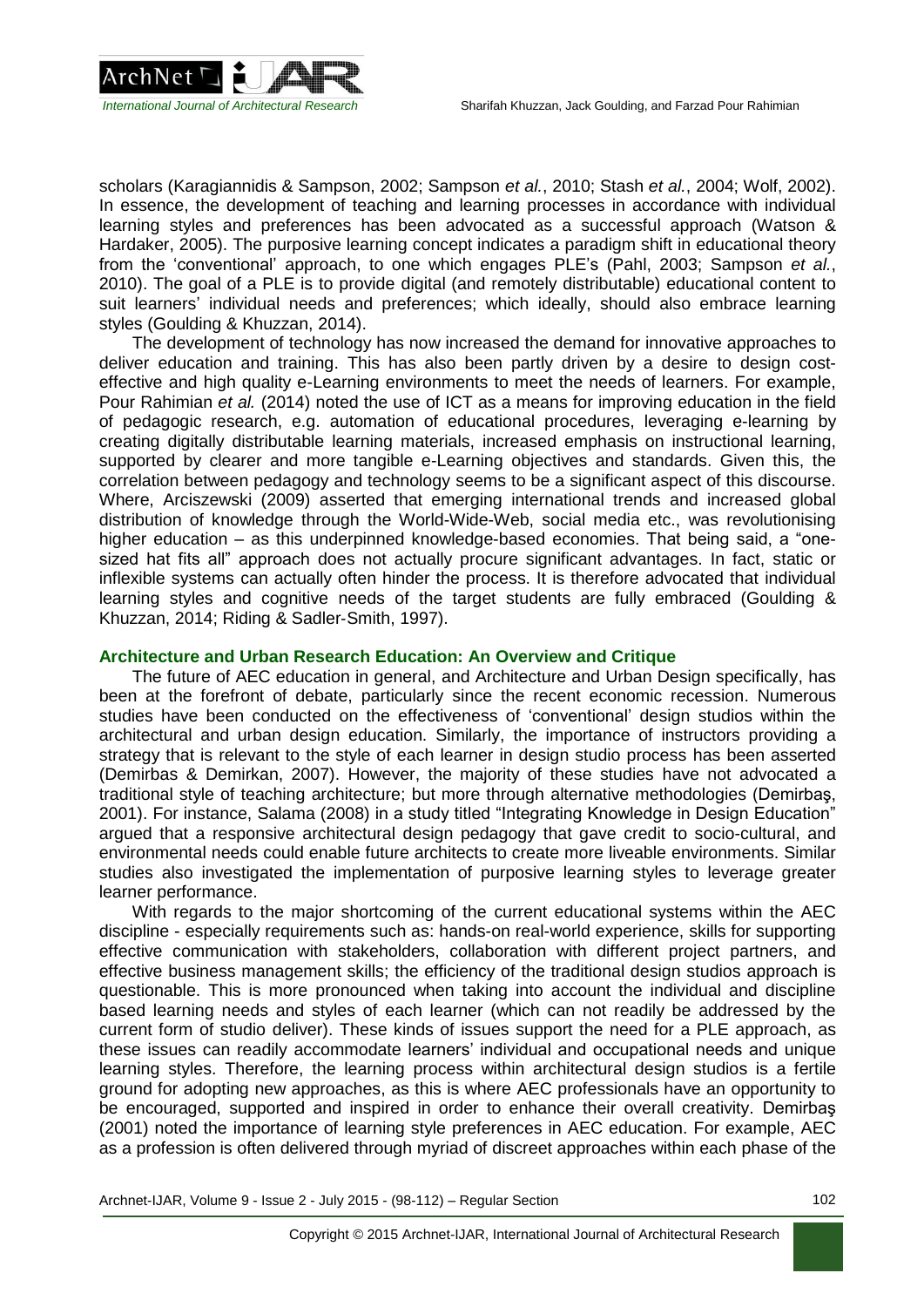

design studio process. As such, the facilitator of this delivery must by default be innovative (and flexible) enough to incorporate different types of pedagogic styles during each phase in order to accommodate different intellectual capacities and educational backgrounds. In this respect, the AEC sector is somewhat underrepresented regarding the formal adoption of learning styles *per se*, into AEC educational settings. The development of the conceptual DLSQ Framework was therefore considered to be timely in this respect. The next section discusses the development of this framework.

# **RESEARCH METHODOLOGY**

The focus of this research was to help key decision-makers diagnose learners' learning styles in order to better align the learning process with learners' needs, which would then help organisations better leverage organisational resources to strategic direction. This paper reports on the findings of the development of the conceptual DLSQ Framework. The development of the conceptual DLSQ Framework adopted an explicit mixed methods approach (Holt & Goulding, 2014), as a procedural framework to guide this work, i.e. having the research philosophy guiding the inner research approach and research technique. A Positivist philosophical stance was adopted, rather than a Social Constructivist philosophical approach, as it was appreciated that there was a need to include both deductive and inductive approaches. A precursor to this required education and training-related theories to be evaluated. One single embedded case study was adopted (as the context), using a UK Higher Education (HE) establishment as the vehicle of investigation – hereafter known as University ABC. The single embedded case study was considered suitable [representative] as it typified a typical HE institution implementing technology enhanced learning.

The aim of this research was to develop a conceptual DLSQ Framework for use within a HE/training environment setting; in order to help organisations augment and align their strategic priorities and resources through viable business processes that maximises pedagogical delivery in order to improve learner effectiveness. This research did not aim to influence/change attitudes of the participants (which it is argued could be influenced through say action research); nor did it aim to study the behavioural patterns/psychology of participants (which could for example be better achieved through ethnographic research). The focus was on investigating contemporary phenomenon in a particular setting (an organisation) - which required obtaining data from multiple sources in order to understand the complex and real life social phenomena involved - hence, the need for a case study approach.

The complexity and diversity of the research made triangulation an essential element of this work, particularly to increase the validity and reliability of the research results based upon case study findings. In this respect, the case study in question developed the conceptual DLSQ Framework using a two-stage approach; whereby the conceptual DLSQ Framework (Stage I) concerned the development of the DQ (not reported in this paper), whilst the conceptual DLSQ Framework (Stage II) considered the development of the core interrelated dependencies (components) required to embed the core DQ within a business setting. The conceptual DLSQ (Stage II) process used the developed DQ [from the conceptual DLSQ (Stage I)] as the main vehicle for embedding this within an organisational context. In this respect, the organisational setting was defined as a HE education and training provider. Therefore, it was acknowledged that the conceptual DLSQ Framework had to embrace the core organisational drivers needed within an organisational setting if it was going to be successful.

# **The Conceptual Diagnostic Learning Styles Questionnaire Framework**

The conceptual DLSQ Framework has the DQ at its 'heart', and is supported by six core interrelated dependencies/components (which represent the environment/context for successful delivery/operationalisation). The conceptual DLSQ Framework went through a two-stage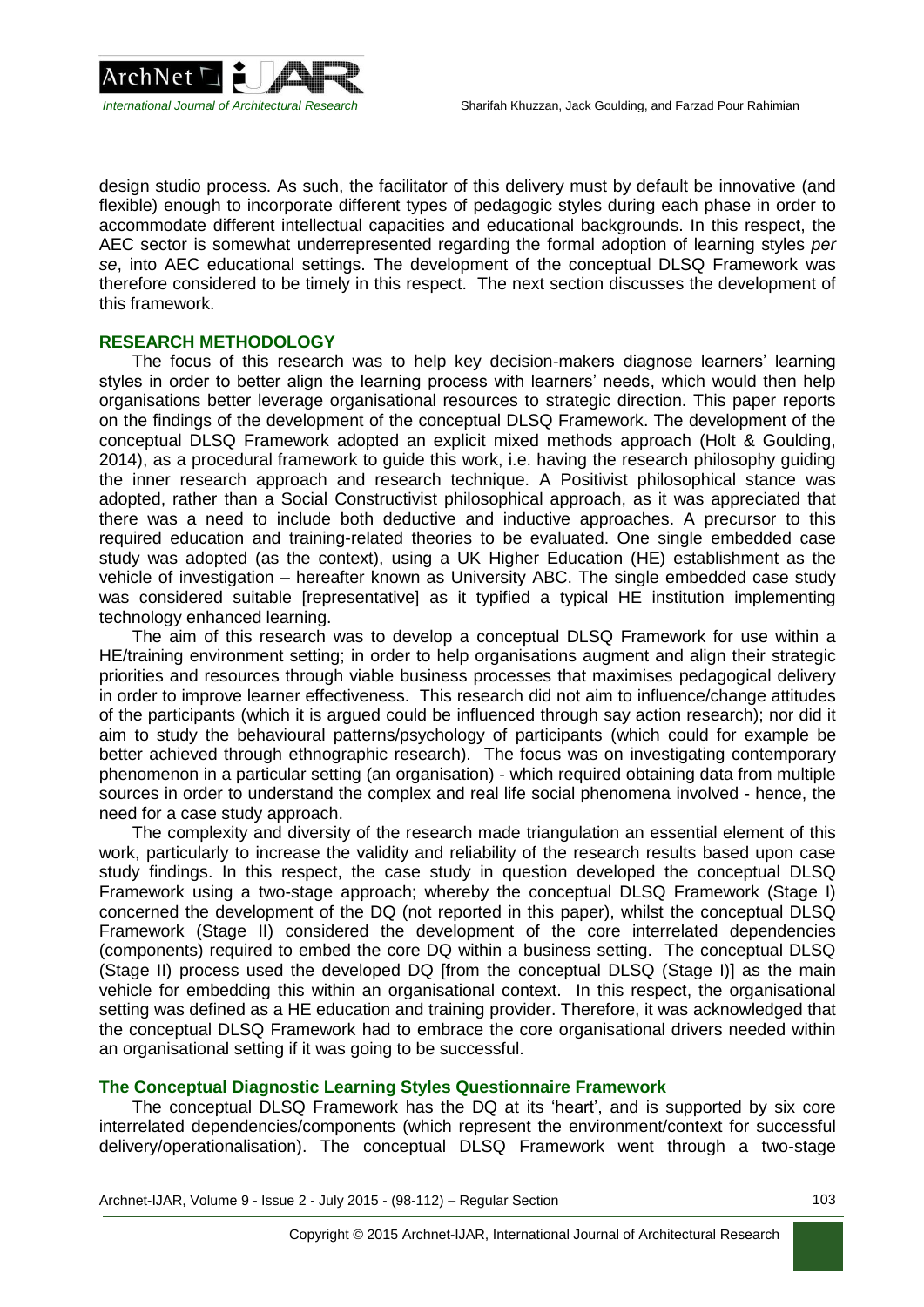

development in order to develop the DQ (Stage-I), and subsequently the surrounding environment (Stage-II).

# *Development of the Conceptual Diagnostic Learning Styles Questionnaire Framework (Stage-I)*

The principal aim of the DQ was to help identify learners' learning style preference. In this respect, a questionnaire was developed by amalgamating learning styles from three 'core' existing models of learning styles - derived from literature, which categorised learners based on the way they perceived, processed, and organised information received (Khuzzan & Goulding, 2008). The findings from this development stage are reported in (Goulding & Khuzzan, 2014).

# *Development of the Conceptual Diagnostic Learning Styles Questionnaire Framework (Stage-II)*

Stage-II of the development of the conceptual DLSQ Framework identified the interrelationships between the cores dependencies of the DQ in context to the learning organisational setting, i.e. University ABC. This section describes the development process of the conceptual DLSQ Framework, where the core interrelated dependencies/components were formulated using a case study approach. In pursuance of this, it was acknowledged that this needed to address learner's styles and needs, especially to overcome gaps in current instruments of learning styles (Khuzzan & Goulding, 2008). However, in order for the conceptual DLSQ Framework (Stage I) to be successful in personalising learning to the needs of learners, it also needed to support organisational needs, and by default, be embedded within a business environment. This led to the development of the conceptual DLSQ Framework (Stage II). The conceptual DLSQ Framework needed to embrace both the pedagogical and core-interrelated dependencies. Six core dependencies were identified through the development process; business strategy (BS), process, resources, pedagogy, systems development, and evaluation.

These six dependencies within the conceptual DLSQ Framework were considered dependent on each other (either directly or indirectly). For example, the importance of strategic direction requires resources, which requires processes etc. This is where the implementation of the DQ was seen as an important initiative to match opportunity with core capability – given the importance of education and training (Gratton et al., 1999). Pedagogical principles are considered backbone theories that govern good practice, and which form the primary rubrics where teaching and learning coalesce (Ward et al., 2002). Similarly, new strategies often cause changes in the business process, where objectives need to be appropriate to the planned outcomes of the organisation (Avison & Shah, 1997).

### *Development of the Conceptual Diagnostic Learning Styles Questionnaire Framework (Stage-II) - Case Study Findings*

The conceptual DLSQ Framework (Stage II) was carried out using semi-structured interviews with three domain experts in order to capture how new systems (or the extension of an existing system) could be developed and implement within one setting (University ABC). A draft conceptual DLSQ Framework was prepared from extant literature findings to define the context delimiters and rubrics. This was piloted and validated prior to distribution. The challenge here was to ascertain the main operational issues regarding the interrelated dependencies. The semistructured interviews were conducted with three domain experts. Findings from these interviews helped to shape and define the internal structure of the framework (Figure 1). From Figure 1, it can be seen that the DQ is supported by six core dependencies, representing: business strategy, pedagogy, process, resources, systems development, and evaluation. These core dependencies rely on the DQ as the central conduit through which interaction is managed. Each of these core dependencies has three separate sub-dependencies. These directly govern the operation and management of the parent dependency. In this respect, the relationship between the sub-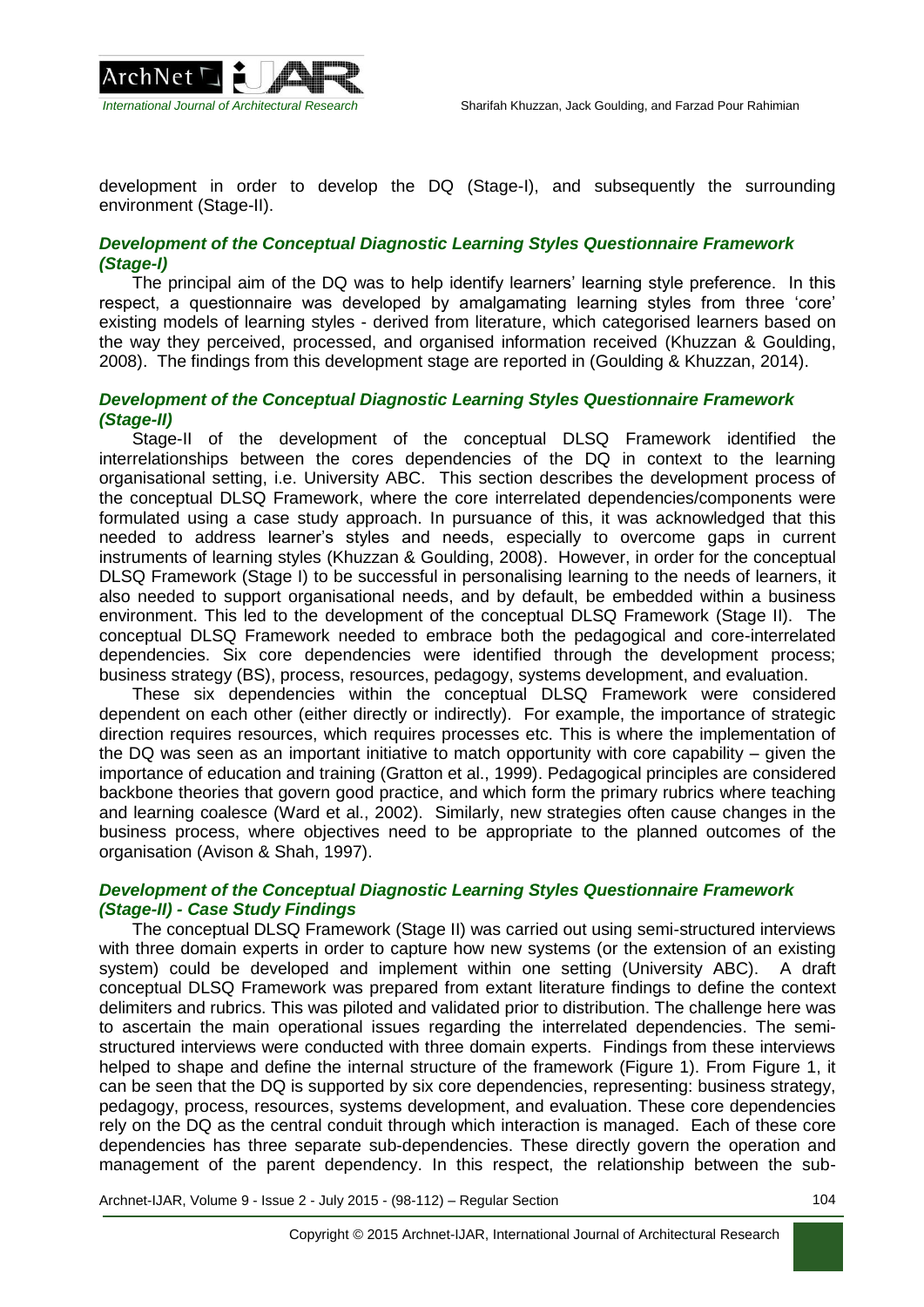

dependencies and core dependencies is represented by a solid two-way arrow line, which signifies a direct transfer of information/data for subsequent analysis within the core dependencies. The core dependencies are also linked to the central DQ through a dashed twoway arrow line, the depiction of which signifies an indirect information/data flow between not only the main DQ, and also the six core dependencies. For example, whilst the 'Systems Development' dependency shows a link between the DQ and 'Evaluation', and 'Resources', it does not show a formal link to 'Business Strategy', 'Pedagogy', or 'Process'. However, there is an indirect link to each of these core dependencies through the DQ. In this respect, the DQ acts as a conduit through which information/data is transferred (on a direct needs-required basis). For instance, the 'Business Strategy' dependency identifies clear critical success factors, which governs and drives the way the 'Systems Development' dependency operates. This approach is followed for each of the other dependencies.



Figure 1. The Conceptual Diagnostic Learning Styles Questionnaire Framework (Khuzzan, 2009)

From an operational perspective, users can enter this conceptual DLSQ Framework at any stage, as there are no discreet direct entry or exit points. However, organisations that have not been engaged in the conceptual DLSQ Framework before, would normally commence the dependency 'Business Strategy' first, as this would help the development team within the organisation evaluate its current business strategy and drivers in order to determine whether there was a clear business case for the DQ. If this was accepted, then the critical success factors would be identified, and the raison d'être for all decisions would be stored in a Legacy Archive for further reflection. On this theme, the Legacy Archive acts as a central repository of information. It also enables process and phase successes and failures to be formally documented (for subsequent referral and reflection). This follows the principles of Organisational Learning. If however the organisation decided not to progress with the DQ, then the 'Business Strategy'

Archnet-IJAR, Volume 9 - Issue 2 - July 2015 - (98-112) – Regular Section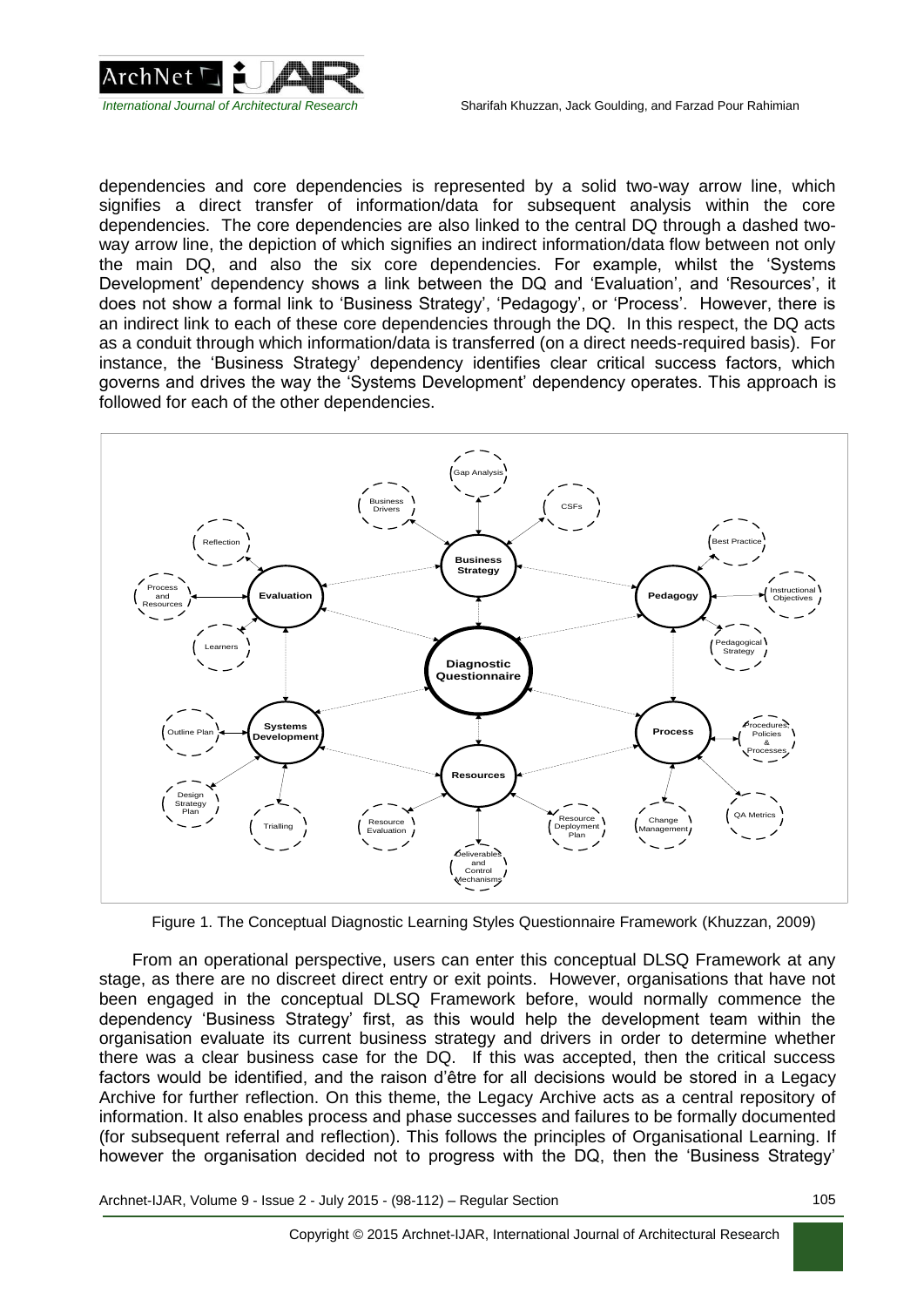

dependency would be terminated, and no further action would be needed. Should the organisation accept the need for the DQ, then the critical success factors from this would help form the rubrics for the DQ (and subsequent dependencies).

It is acknowledged that the precise use of the conceptual DLSQ Framework would differ from one organisation to another (as organisations tend to have different structures, strategies, drivers and mission statements). Given this, and from an organisational maturity perspective, organisations that have used the conceptual DLSQ Framework before would be more readily able to enter this Framework at any stage/iteration – typically through the Legacy Archive from one of the core dependencies (as they would have gone through the process of aligning requirements to deliverables identified in each of the six core dependencies). Another example might be to enter through the 'Systems Development' dependency, where users would need to discern what was needed regarding the implementation stage; and more importantly, where they were in the holistic cycle of procuring the DQ. In summary, the conceptual DLSQ Framework can be seen as a conceptual approach for gauging and assessing organisational maturity in terms of "where they are", "where they need to be", and "what needs to be done".

### **VALIDATION OF THE CONCEPTUAL DIAGNOSTIC LEARNING STYLE QUESTIONNAIRE FRAMEWORK**

The conceptual DLSQ Framework was validated independently with three domain experts, outside of the case study boundary. This approach was adopted in order to: maximise reliability and validity, and increase relevance viz generalisability and repeatability. The three domain experts used were deemed 'representative', covering both HE academic institutions, and a 'typical' external training provider. This expertise was considered vital for validation – the details of which can be seen as follows:

- Domain expert 1— an expert within the area of technology and systems development, with direct responsibility for the management, implementation and maintenance of a university's VLE.
- Domain expert 2 a Technology Innovation Manager at one of UK's distance learning universities, with extensive experience in the innovation of teaching and learning technology for delivering the University's VLE.
- Domain expert 3 an Associate at one of UK's leading independent training provider's, with significant experience of strategic policies, procedures and investment decision-making.

Given the above, a qualitative validation approach was conducted to address: a) the construct validity of the conceptual DLSQ Framework, b) the usability and functionality of the conceptual DLSQ Framework, c) the validity of the processes within the core organisational drivers embracing the DQ (not reported in this paper); and, d) suggestions for improving the conceptual DLSQ Framework. The results and findings from the validation process were analysed and linked back to seminal literature for comparison and reflection.

The following section discusses the qualitative validation analysis of the conceptual DQ, i.e. the validation approach adopted for the conceptual DLSQ Framework.

### **The Qualitative Analysis: Validation Approach**

This stage of research employed a qualitative approach for testing the reliability of Stage II of the conceptual DLSQ Framework using semi-structured interviews with three domain experts (elucidated above). The analysis encompassed analysing the feedback from three domain experts concerning the:

Holistic view of the conceptual DLSQ Framework;

Archnet-IJAR, Volume 9 - Issue 2 - July 2015 - (98-112) – Regular Section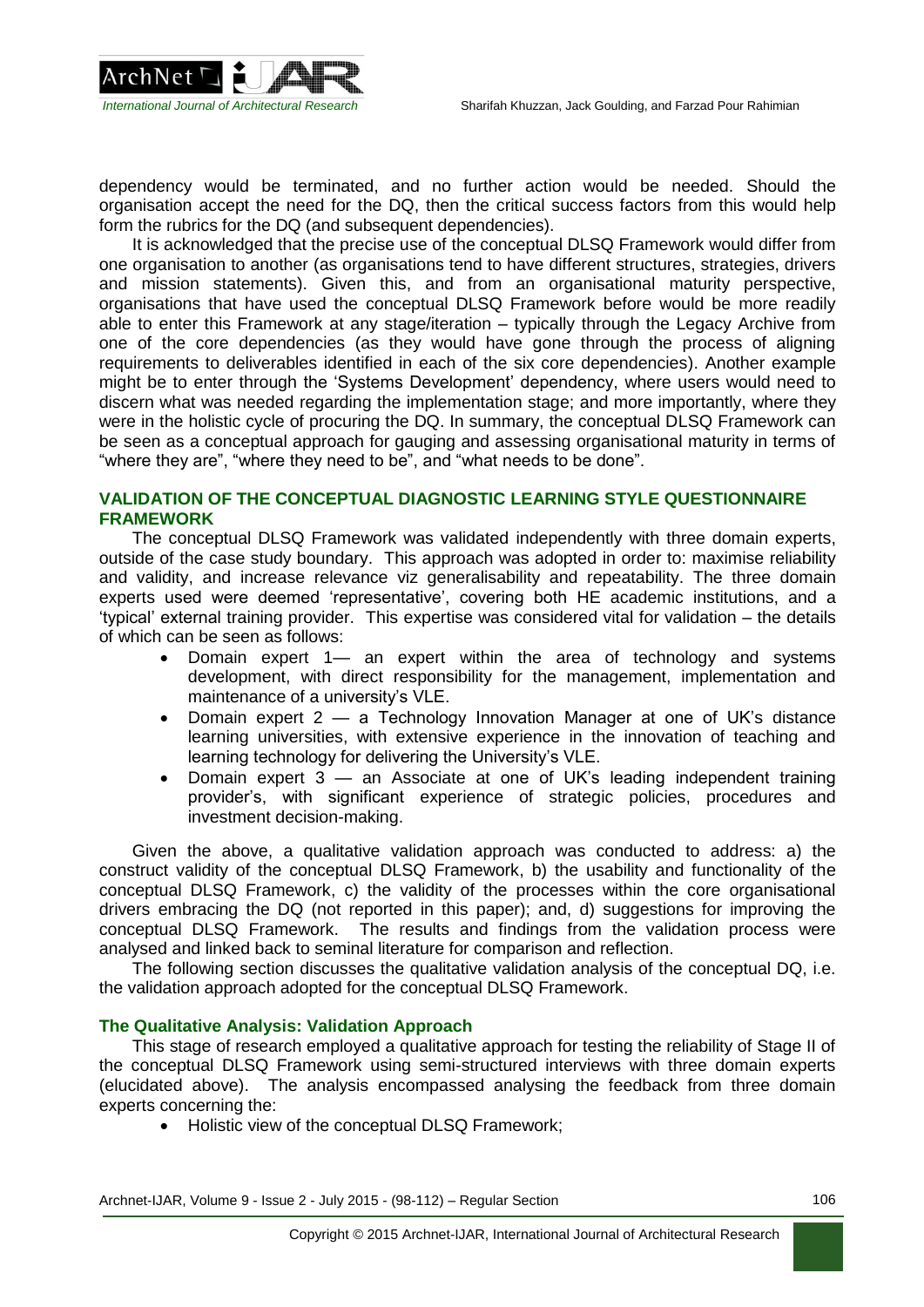

- Interrelationship of the integral dependencies identified (links and dependencies); and;
- Use and functionality of the conceptual DLSQ Framework within the context of an organisational setting.

Table 1 presents a summary of the feedback and comments made by the domain experts, obtained during the validation process of the conceptual DLSQ Framework.

| rable 1. Summary or Finangs. Validation Approach |                                                                                                                                                                                                                                                                                                                                                                                                |                                                                                                                                                                                                                                                                                                                                                                                                                                                                                                                                                                                                                                                                                                 |  |  |
|--------------------------------------------------|------------------------------------------------------------------------------------------------------------------------------------------------------------------------------------------------------------------------------------------------------------------------------------------------------------------------------------------------------------------------------------------------|-------------------------------------------------------------------------------------------------------------------------------------------------------------------------------------------------------------------------------------------------------------------------------------------------------------------------------------------------------------------------------------------------------------------------------------------------------------------------------------------------------------------------------------------------------------------------------------------------------------------------------------------------------------------------------------------------|--|--|
| Conceptual<br><b>DLSQ</b><br><b>Framework</b>    | <b>Feedback and Comments</b>                                                                                                                                                                                                                                                                                                                                                                   |                                                                                                                                                                                                                                                                                                                                                                                                                                                                                                                                                                                                                                                                                                 |  |  |
|                                                  | <b>Positive</b>                                                                                                                                                                                                                                                                                                                                                                                | <b>Negative</b>                                                                                                                                                                                                                                                                                                                                                                                                                                                                                                                                                                                                                                                                                 |  |  |
| <b>Holistic</b><br>Overview                      | Pedagogy<br>Systems<br>∙ Good<br>that<br>and<br>Development are combined together<br>The conceptual DLSQ Framework<br>was<br>considered to be representative<br>• The interrelated dependencies/ components<br>identified were considered to be imperative for<br>successful<br>development<br>and<br>the<br>implementation of the conceptual<br><b>DLSQ</b><br>Framework within organisations | should be a general core issue to be<br>■ Evaluation<br>all the other<br>within<br>addressed<br>five<br>interrelated<br>dependencies/components; now it looks as if it is only an<br>evaluation process for systems development<br>• Communication should be included as one of the core<br>interrelated dependencies/ components to enhance the<br>conceptual DLSQ Framework implementation within an<br>organisational setting<br>• Technology should be included as one of the interrelated<br>dependencies/components<br>• BS should be replaced with Teaching and Learning<br>Strategy<br>• Risk Management should be included as one of the core<br>interrelated dependencies/components. |  |  |

Table 1: Summary of Findings: Validation Approach

### **FINDINGS AND DISCUSSION**

Results from the analysis of the validation indicated that the developed conceptual DLSQ Framework was accepted for use within a HE/ training organisational setting, with some additional recommendations made to enhance its relevance (Table 1). The domain experts agreed that the identified six core organisational drivers (Figure 1) were sufficient for enhancing the implementation of the conceptual DLSQ Framework within an organisational setting. However, comments were made to further improve this – in line with the organisational drivers and their dependencies (Table 2). From Table 2, it can be seen that majority of the findings presented in this study aligns to previous works cited elsewhere.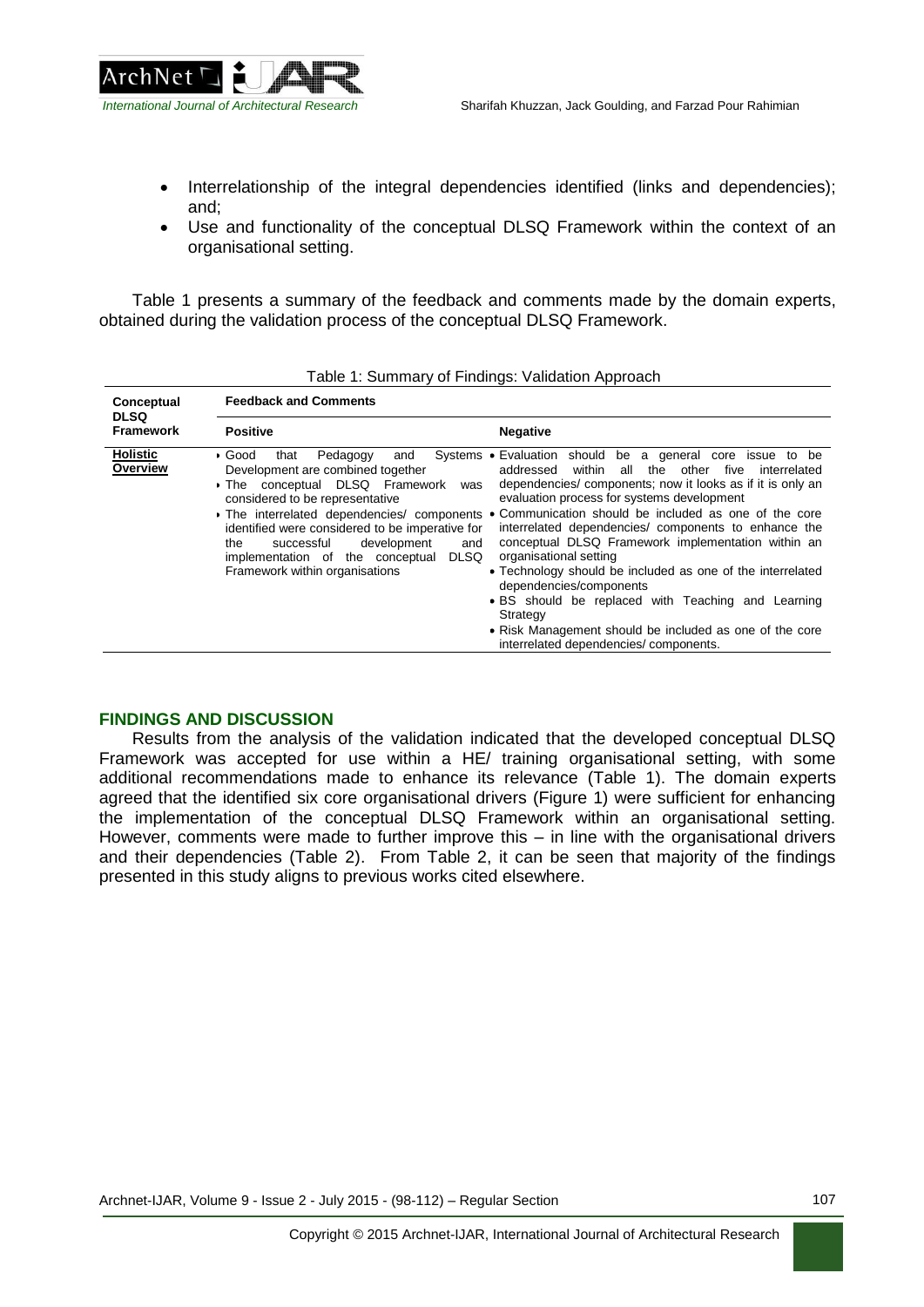

| Organisational<br><b>Drivers</b> | <b>Comments By Experts</b>                                                                                                                                                                                                                                                                                                                                                                                                                                            | <b>Recommendations</b><br><b>By Experts</b>                                                                               | <b>Cross-Reference With Literature</b><br>Review                                                                                                                                                                                                                                                                                                                                                                                                                                                                                                                                                                   | Remarks                                                                                                                                                                                                                                                                                                                  |
|----------------------------------|-----------------------------------------------------------------------------------------------------------------------------------------------------------------------------------------------------------------------------------------------------------------------------------------------------------------------------------------------------------------------------------------------------------------------------------------------------------------------|---------------------------------------------------------------------------------------------------------------------------|--------------------------------------------------------------------------------------------------------------------------------------------------------------------------------------------------------------------------------------------------------------------------------------------------------------------------------------------------------------------------------------------------------------------------------------------------------------------------------------------------------------------------------------------------------------------------------------------------------------------|--------------------------------------------------------------------------------------------------------------------------------------------------------------------------------------------------------------------------------------------------------------------------------------------------------------------------|
| Evaluation                       | Was seen as if only intended for the<br>evaluation of systems development<br>per se.                                                                                                                                                                                                                                                                                                                                                                                  | This dependency<br>should be undertaken<br>within each<br>interrelated<br>dependency.                                     | This conformed to findings from<br>literature, whereby (Ritchie et al.,<br>1998) noted that the process of<br>evaluation was complex, because it<br>involved different people in the<br>organisation, each of whom would be<br>evaluating the system from different<br>perspectives and for different purposes<br>- which meant that the evaluation not<br>only looks into the systems<br>development per se, it also looks into<br>how the system effected the whole<br>organisation, with regards to process,<br>resources, etc. (Avison & Fitzgerald,<br>1995; Avison & Shah, 1997; Bruegge &<br>Dutoit, 1999). | In the context of this<br>research, although the<br>evaluation was<br>illustrated if it<br>represented the<br>evaluation of the<br>systems development,<br>it is acknowledged that<br>evaluation should be<br>conducted within the<br>processes of each<br>'core' interrelated<br>dependency, i.e. they<br>are implicit. |
| Communication                    | Communication although was<br>agreed to be one of the factors<br>needed to enhance the<br>implementation of the conceptual<br>DLSQ Framework; it was<br>acknowledged not to be included<br>within the core interrelated<br>dependencies within the conceptual<br>DLSQ Framework as an implicit<br>(and important) part of the whole<br>development process.                                                                                                           | Remain unchanged                                                                                                          | Communication as an essential<br>element of the project lifecycle<br>(Bruegge & Dutoit, 1999) especially as<br>the relevance of communication in<br>complex systems development<br>projects is of primary importance -<br>conforms with findings<br>Many projects fail due to inadequate<br>management of communication<br>(Alshawi, 2007; Pour Rahimian et al.,<br>2008; Pour Rahimian et al., 2011).                                                                                                                                                                                                             | Remain unchanged                                                                                                                                                                                                                                                                                                         |
| Technology                       | Promoted as a factor which needed<br>to be included in the conceptual<br>DLSQ Framework; and this is<br>currently included under the core<br>dependency 'resources'.                                                                                                                                                                                                                                                                                                  | To include as separate<br>issue/as an<br>organisational driver                                                            |                                                                                                                                                                                                                                                                                                                                                                                                                                                                                                                                                                                                                    |                                                                                                                                                                                                                                                                                                                          |
| Risk<br>Management#              | Recommended to be included                                                                                                                                                                                                                                                                                                                                                                                                                                            | Recommend to include<br>the element risk<br>management as part<br>of the conceptual<br><b>DLSQ Framework</b>              | Conforms with Lyytinen and Robey<br>(1999) as systems development is<br>often a high-risk undertaking.                                                                                                                                                                                                                                                                                                                                                                                                                                                                                                             | This is an exceptionally<br>valid point, and was<br>captured through the<br>conceptual DLSQ<br>Framework in such<br>areas as business<br>strategy, process,<br>resources, and systems<br>development.                                                                                                                    |
| <b>Business</b><br>Strategy      | The domain experts felt that all of<br>the detailed attributes established<br>were more or less similar to what<br>they were used to, and had<br>implemented within their<br>organisation (except for some<br>different terminology)                                                                                                                                                                                                                                  | Remain unchanged                                                                                                          | Conforms with (Arif et al., 2012;<br>Broadbent & Weill, 1997; Goulding et<br>al., 2014; Khuzzan & Goulding, 2008;<br>Rockart et al., 1996; Walsham &<br>Waema, 1994).                                                                                                                                                                                                                                                                                                                                                                                                                                              | Remain unchanged                                                                                                                                                                                                                                                                                                         |
| Systems<br>Development           | 1) Emphasised the importance of<br>'people' in systems development; as<br>people and technology should go<br>hand-in-hand. 2) The domain<br>experts highlighted that the<br>monitoring process should be shown<br>as an ongoing process from design<br>through operationalisation. 3)<br>Evaluation can have a great impact<br>towards the success of systems<br>development, as it allows<br>organisations to find out the status<br>of their systems development in | Remain unchanged<br>$\bullet$<br>Should show<br>$\bullet$<br>monitoring as on-<br>going process<br>• Remain<br>unchanged. | • Conforms with (Mager, 1962)<br>• Conforms with (Avison & Shah,<br>1997; Goulding & Rahimian, 2012;<br>Ritchie et al., 1998).<br>• Conforms with (Cooper, 1990;<br>Goulding, 2000; Sheath et al.,<br>1996).                                                                                                                                                                                                                                                                                                                                                                                                       | People considered<br>$\bullet$<br>as under the core<br>organisational driver<br>'resources'<br>Reflected in<br>evaluation                                                                                                                                                                                                |
|                                  | order to rectify this. Therefore, the<br>inclusion of the Legacy Archive<br>within each of the core areas was<br>seen as a positive step forward in<br>addressing these needs.                                                                                                                                                                                                                                                                                        |                                                                                                                           |                                                                                                                                                                                                                                                                                                                                                                                                                                                                                                                                                                                                                    | Remain unchanged                                                                                                                                                                                                                                                                                                         |
| Pedagogy                         | The domain experts also felt that all<br>of the detailed attributes established<br>similar to what they were used to,<br>and had implemented within their<br>organisation.                                                                                                                                                                                                                                                                                            | Remain unchanged                                                                                                          | Instructional objectives were<br>considered important as they lead to<br>what is really needed to be delivered to<br>learners, and to how it can be done.<br>Conforms with (Mager, 1962; Melis &<br>Monthienvichienchai, 2004).                                                                                                                                                                                                                                                                                                                                                                                    | Remain unchanged                                                                                                                                                                                                                                                                                                         |

### Table 2: Summary of Discussion and Findings/ new organisational driver/ dependencies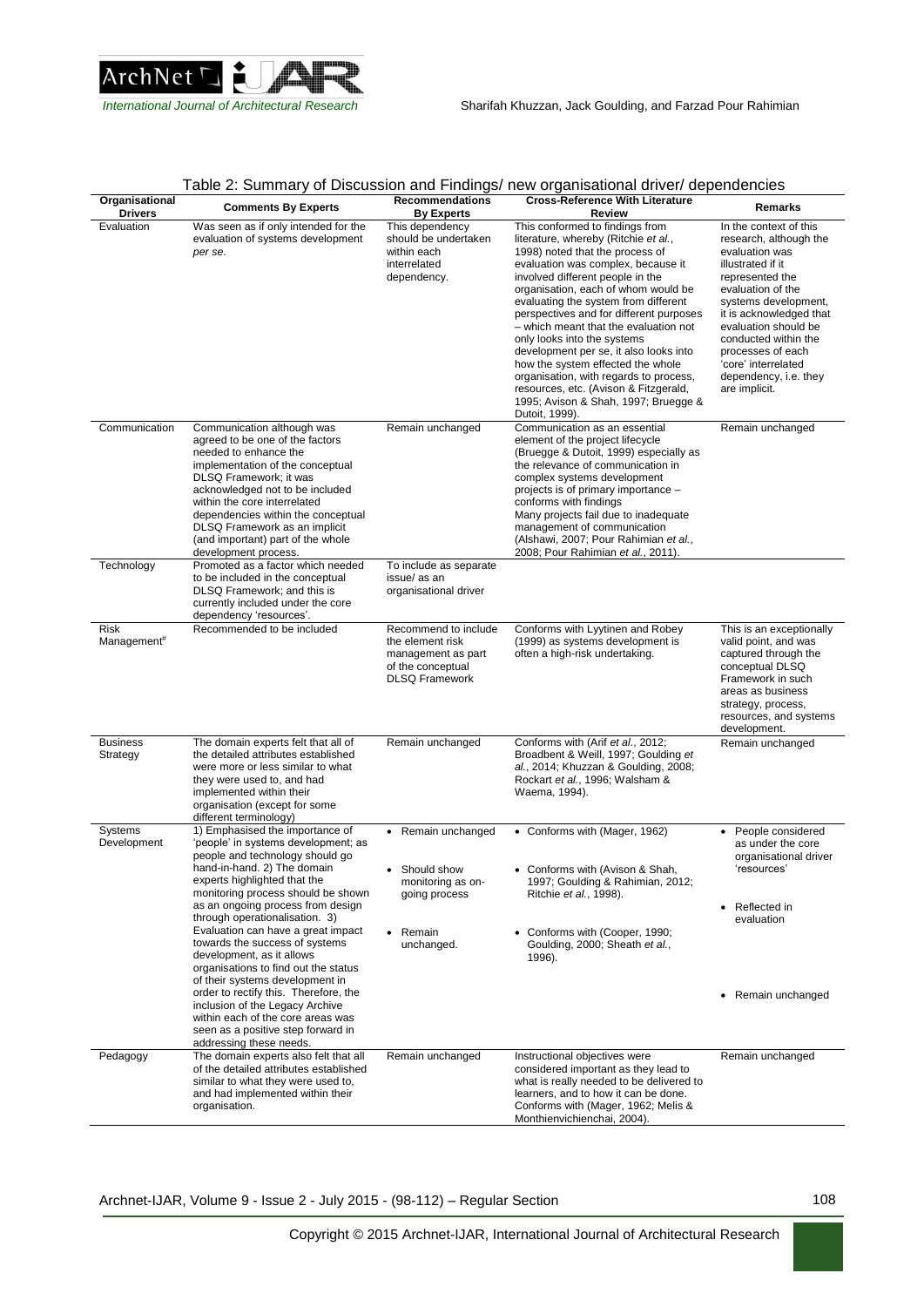

#### **CONCLUSION**

Due to the emerging transdisciplinary global projects, AEC projects are becoming progressively more complex. This is placing unprecedented demands on organisations to perform – very often with a moving landscape of deliverables. Acknowledging this, organisations are now having to engage new business processes and technological solutions to meet these challenges. This often requires employing high-level skill sets to deliver the solutions needed. It is therefore particularly important that the causal drivers and influences associated with creativity and transdisciplinary decision-making in global AEC teams are fully understood and supported. Cognisant of these observations, this paper advocated the use of purposive learning styles to consider, assess, and diagnose learner traits and styles (to meet transdisciplinary needs). A DLSQ Framework which includes a diagnostic learning styles questionnaire was presented as a possible way forward. This can help align e-Learning styles to different learning models. The proposed framework offers promising opportunities for embracing a broader background of cognitive aspects of learners. This work presents new insight and understanding in the field of social science and behavioural science theory, particularly the causal links and dependencies surrounding: learner styles, behaviourism, learner effectiveness, and motivational theory. More specifically, it also attempts to uncover new meaning on the nature of the learning process and how this links to pedagogy (through the understanding of learning styles) - especially how individual characteristics can be supported by learning systems. However, work of this nature is not without its cautionary caveats. In this case, research limitations include the inherent challenges of absorbing 'perfect' learner traits into an all-encompassing generic solution. Perhaps a panacea solution may never be fully available, especially as new concepts on theory generation are still unfolding.

### **REFERENCES**

Alshawi, M. (2007). *Rethinking IT in construction and engineering: Organisational readiness*: Routledge.

- Arciszewski, T. (2009). *Successful Education. How to Educate Creative Engineers*. Fairfax, VA: Successful Education LLC.
- Arif, M., Goulding, J., & Rahimian, F. P. (2012). Promoting off-site construction: Future challenges and opportunities. *Journal of Architectural Engineering, 18*(2), 75-78.
- Avison, D. E., & Fitzgerald, G. (1995). *Information systems development: methodologies, techniques and tools*. New York: McGraw-Hill.
- Avison, D. E., & Shah, H. U. (1997). *The Information Systems Development Lifecycle: A First Course in Information Systems*. New York: McGraw-Hill Publishers.
- Broadbent, M., & Weill, P. (1997). Management by maxim: how business and IT managers can create IT infrastructures. *Sloan management review, 38*, 77-92.
- Bruegge, B., & Dutoit, A. A. (1999). *Object-oriented software engineering; conquering complex and changing systems*: Prentice Hall PTR.
- Buch, K., & Bartley, S. (2002). Learning style and training delivery mode preference. *Journal of Workplace Learning, 14*(1), 5-10.
- Cato, S. T., & Gordon, J. (2009). Relationship of the strategic vision alignment to employee productivity and student enrollment. *Research in Higher Education Journal, 7*.
- Chapman, B., & Tan, H. (1992). An Analysis of Youth Training in Australia: 1985-88: Technological Change and Wages. *Youth in the Eighties, Centre for Economic Policy Research, Australian National University, Canberra*.
- Connor, H., & Shaw, S. (2008). Graduate training and development: current trends and issues. *Education+ Training, 50*(5), 357-365.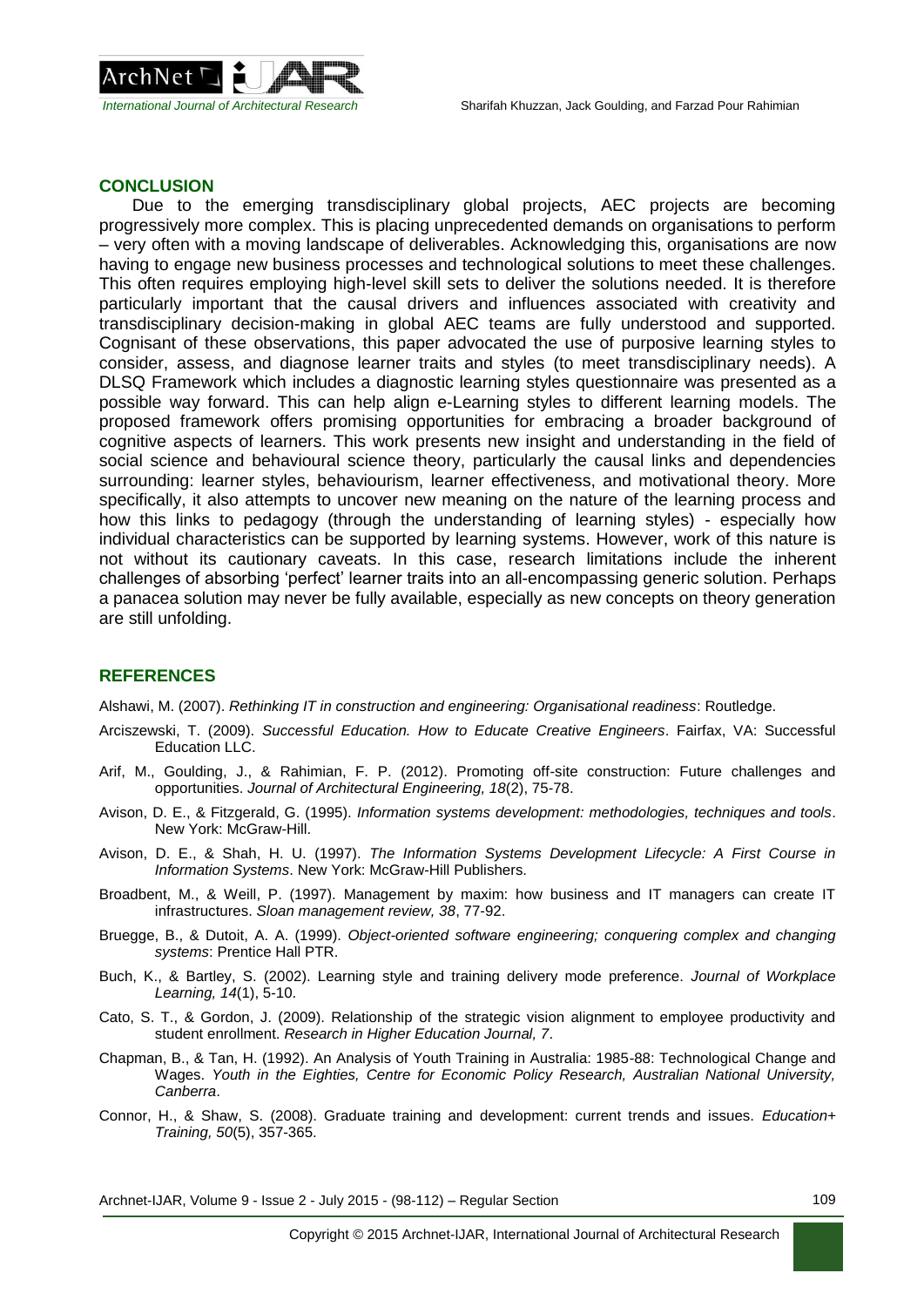

- Cooper, R. G. (1990). Stage-gate systems: a new tool for managing new products. *Business horizons, 33*(3), 44- 54.
- Cosh, A., Duncan, J., Hughes, A., & Britain, G. (1998). *Investment in training and small firm growth and survival: an empirical analysis for the UK 1987-95*: Department for Education and Employment.
- Delahaye, B., & Thompson, B. (1991). Learning Styles—What Do They Measure? *Asia Pacific Journal of Human Resources, 29*(2), 60-68.
- Demirbaş, Ö. O. (2001). *The relation of learning styles and performance scores of the students in interior architecture education.* (PhD), Bilkent University, Ankara, Turkey. Retrieved from <http://www.thesis.bilkent.edu.tr/0001800.pdf>
- Demirbas, O. O., & Demirkan, H. (2007). Learning styles of design students and the relationship of academic performance and gender in design education. *Learning and Instruction, 17*(3), 345-359.
- Dodgson, M. (1993). Organizational learning: a review of some literatures. *Organization studies, 14*(3), 375-394.
- Evans, C., & Sadler-Smith, E. (2006). Learning styles in education and training: problems, politicisation and potential. *Education+ Training, 48*(2/3), 77-83.
- Fruchter, R. (2004). Degrees of Engagement in Interactive Workspaces. *International Journal of AI & Society, 19*(1), 8-21. doi: 10.1007/s00146-004-0298-x
- Fruchter, R., & Lewis, S. (2003). Mentoring Models in Support of P^5BL in Architecture/Engineering/Construction Global Teamwork. *International Journal of Engineering Education (IJEE), 9*(5), 663-671.
- Goulding, J., & Alshawi, M. (1999). *Generic IT training: a process protocol model.* Paper presented at the Proceedings The Durability of Building Materials and Components Conference.
- Goulding, J. S. (2000). *GAPP-IT A Generic IT Training Model for Construction.* (PhD), The University of Salford, Salford, UK.
- Goulding, J. S., & Khuzzan, S. M. S. (2014). A study on the validity of a four-variant diagnostic learning styles questionnaire. *Education+ Training, 56*(2/3), 4-4.
- Goulding, J. S., Pour Rahimian, F., Arif, M., & Sharp, M. D. (2014). New offsite production and business models in construction: priorities for the future research agenda. *Architectural Engineering and Design Management, 11*(3), 163-184. doi: 10.1080/17452007.2014.891501
- Goulding, J. S., & Rahimian, F. P. (2012). Industry Preparedness: Advanced Learning Paradigms for Exploitation. In A. Akintoye, J. S. Goulding & G. Zawdie (Eds.), *Construction Innovation and Process Improvement* (pp. 409-433). Oxford, UK: Wiley-Blackwell.
- Gratton, L., Hope‐Hailey, V., Stiles, P., & Truss, C. (1999). Linking individual performance to business strategy: The people process model. *Human Resource Management, 38*(1), 17-31.
- Holt, G. D., & Goulding, J. S. (2014). Conceptualisation of ambiguous-mixed-methods within building and construction research. *Journal of Engineering, Design and Technology, 12*(2), 244-262.
- Hopp, W. J., & OYEN, M. P. (2004). Agile workforce evaluation: a framework for cross-training and coordination. *Iie Transactions, 36*(10), 919-940.
- Huber, G. P. (1991). Organizational learning: The contributing processes and the literatures. *Organization science, 2*(1), 88-115.
- Ibrahim, R., Fruchter, R., & Sharif, R. (2007). Framework for Cross-Border Transdisciplinary Design Studio Education. *ArchNet-IJAR: International Journal of Architectural Research, 1*(3), 88-100.
- Karagiannidis, C., & Sampson, D. (2002). *Accommodating learning styles in adaptation logics for personalised learning systems.* Paper presented at the World Conference on Educational Multimedia, Hypermedia and Telecommunications.
- Karagiannidis, C., & Sampson, D. (2004). *Adaptation rules relating learning styles research and learning objects meta-data.* Paper presented at the Workshop on Individual Differences in Adaptive Hypermedia. 3rd International Conference on Adaptive Hypermedia and Adaptive Web-based Systems (AH2004), Eindhoven, Netherlands.
- Keep, E., & Mayhew, K. (1988). The assessment: education, training and economic performance. *Oxford Review of Economic Policy*, i-xv.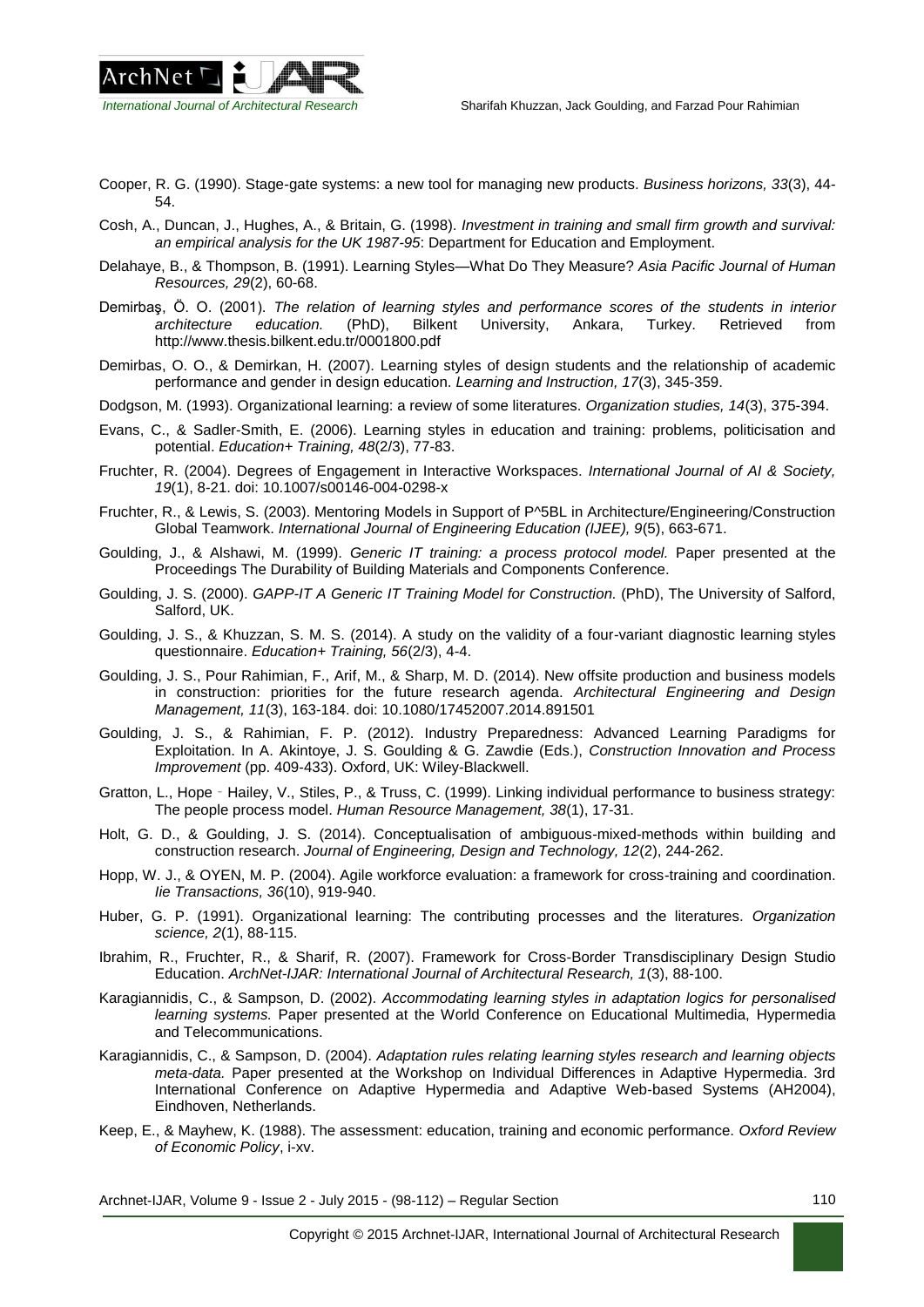

- Khuzzan, S. M. S. (2009). *A Conceptual Diagnostic Learning Styles Framework.* (PhD), The University of Salford, Salford, UK.
- Khuzzan, S. M. S., & Goulding, J. S. (2008). Personalised Learning Environments (Part 2): A Conceptual Model for Construction. *Industrial and Commercial Training, 41*, 47-56.
- Kreber, C. (2004). An analysis of two models of reflection and their implications for educational development. *International Journal for Academic Development, 9*(1), 29-49. doi: 10.1080/1360144042000296044
- Kumaraswamy, M. (1997). Improving Industry Performance through Integrated Training Programmes. *Journal of Professional Issues in Engineering Education and Practice, 123*(3), 93-97.
- Lindsay, E. K. (1999). *An analysis of matches of teaching styles, learning styles and the uses of educational technology*.
- Lyytinen, K., & Robey, D. (1999). Learning failure in information systems development. *Information Systems Journal, 9*(2), 85-101.
- Mager, R. (1962). *Preparing Instructional Objectives Palo Alto*. California Fearon Publishers.
- Melis, E., & Monthienvichienchai, R. (2004). *They call it learning style but it's so much more.* Paper presented at the World Conference on E-Learning in Corporate, Government, Healthcare, and Higher Education.
- Morgan, G. (1990). *Organizations in society*: Macmillan Hong Kong.
- Naoum, S., & Hackman, J. (1996). Do site managers and the head office perceive productivity factors differently? *Engineering, Construction and Architectural Management, 3*(1/2), 147-160.
- Nel, P. S. (2011). *Human resources management*: Oxford University Press.
- NGRF, N. G. R. F. (2010). Retrieved 14th Aug 2010, from [http://www.guidance-research.org/future](http://www.guidance-research.org/future-trends/construction/info)[trends/construction/info](http://www.guidance-research.org/future-trends/construction/info)
- O'Brien, L. (1989). Learning Styles: Make the Student Aware. *NASSP Bulletin, 73*(519), 85-89.
- Oxford, R. L., & Ehrman, M. (1992). Second language research on individual differences. *Annual review of applied linguistics, 13*, 188-205.
- Pahl, C. (2003). Managing evolution and change in web-based teaching and learning environments. *Computers & Education, 40*(2), 99-114.
- Porter, M. E. (1985). *Competitive advantage: creating and sustaining superior performance*. New York, USA: Free Pass.
- Pour Rahimian, F., Arciszewski, T., & Goulding, J. S. (2014). Successful education for AEC professionals: case study of applying immersive game-like virtual reality interfaces. *Visualization in Engineering, 2*(4). doi: 10.1186/2213-7459-2-4
- Pour Rahimian, F., Ibrahim, R., & Baharudin, M. N. (2008). *Using IT/ICT as a new medium toward implementation of interactive architectural communication cultures*. Proceedings - International Symposium on Information Technology 2008, ITSim, pp. art. no. 4631984
- Pour Rahimian, F., Ibrahim, R., Wirza, R., Abdullah, M. T. B., & Jaafar, M. S. B. H. (2011). Mediating Cognitive Transformation with VR 3d Sketching During Conceptual Architectural Design Process. *ArchNet-IJAR, International Journal of Architectural Research, 5*(1), 99-113.
- Riding, R. J., & Sadler‐Smith, E. (1997). Cognitive style and learning strategies: Some implications for training design. *International Journal of Training and Development, 1*(3), 199-208.
- Ritchie, R., Marshall, D., & A. Eardley, A. (1998). *Information Systems in Business*. London: International Thomson Business Press.
- Rockart, J. F., Earl, M. J., & Ross, J. W. (1996). Eight imperatives for the new IT organization. *Sloan management review, 38*(1), 43-55.
- Salama, A. M. (2008). A theory for integrating knowledge in architectural design education. *ArchNet-IJAR: International Journal of Architectural Research, 2*(1), 100-128.
- Sampson, D., Karagiannidis, C., & Kinshuk, D. (2010). Personalised learning: educational, technological and standarisation perspective. *Digital Education Review*(4), 24-39.